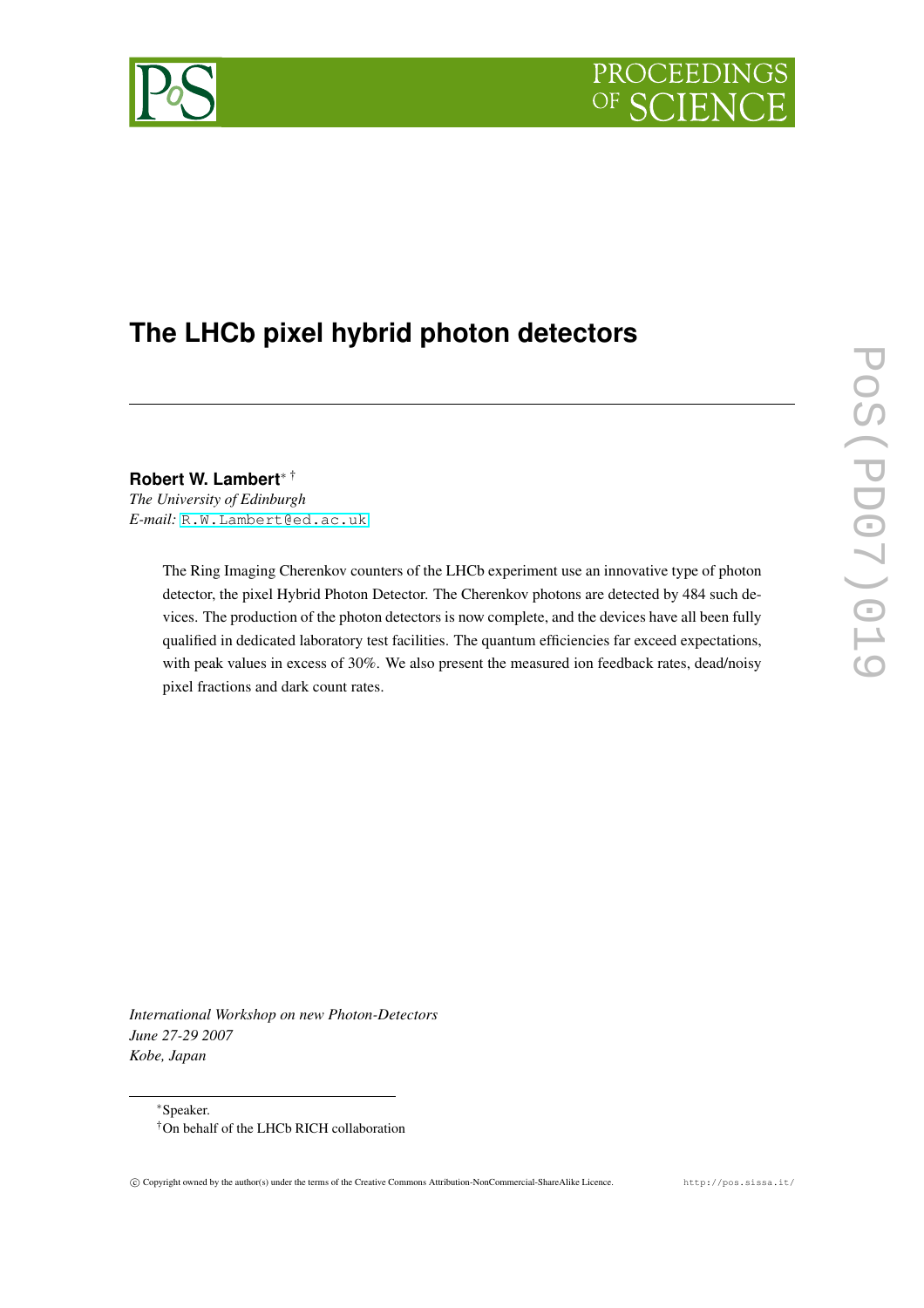## <span id="page-1-0"></span>1. Introduction

The LHC beauty experiment (LHCb) [\[1,](#page-6-0) [2\]](#page-6-0) will investigate CP-violation through careful examination of the nature of the decays of hadrons containing *b*-quarks at the Large Hadron Collider (LHC) at CERN. The Ring Imaging Cherenkov (RICH) system is crucial for the particle identification of charged kaons and pions within the LHCb experiment [\[3\]](#page-6-0). Two RICH detectors, employing three radiator materials, are used to cover the full momentum range. The upstream RICH detector, RICH 1, records the velocity of particles with low momentum, 2-60 GeV/*c*, the second RICH detector, RICH 2, records the velocity of particles with higher momentum, up to 100 GeV/*c*. The number of photons produced by each charged track with  $\beta \simeq 1$  is for example  $\sim 15$  from the C<sub>4</sub>F<sub>10</sub> radiator in RICH 1. Therefore we require single-photon sensitive devices across four photon-detector planes covering a total area of  $\simeq 2.6 \,\text{m}^2$ . To perform accurate particle identification within the LHCb RICH over the lifetime of the experiment, the light detectors must exhibit the requirements listed in Table 1.

This paper describes the production and testing results for the entire sample of pixel Hybrid Photon Detectors (HPDs), the chosen single-photon detectors for the LHCb RICHes. We also briefly discuss the installation progress of the RICH system.

## 2. Hybrid photon detectors

HPDs are a technology exploiting the advantages of vacuum photon detector tubes with pixelated silicon detectors and read out with integrated circuit technology [\[4\]](#page-6-0). A quartz window transmits light from a broad wavelength range, extending into the UV, which falls upon a multi-alkali photocathode. The photocathode is biased to -20 kV relative to the silicon chip. Through the photoelectric effect in the photocathode, incident light is converted to photoelectrons which travel within the HPD vacuum and are accelerated toward the pixelated silicon detector. Fig. [1](#page-2-0) shows example schematics. The photocathode is imaged and demagnified onto the encapsulated silicon sensor. The silicon sensor is bump-bonded [\[5\]](#page-6-0) to a pixelised readout chip which is also encapsulated within the vacuum of the HPD, resulting in low capacitive load to the front-end electronics and hence a

| Feature                   | Comment         | Value   | Unit                  |
|---------------------------|-----------------|---------|-----------------------|
| Active area               |                 | 80      | $\%$                  |
| Detection range           | wavelength      | 200-600 | nm                    |
| Lifetime                  | at least        | 10      | years                 |
| Hit rate                  | maximum         | 50      | $MHz \text{ cm}^{-2}$ |
| Dark count rate           | maximum         | 5       | $MHz \text{ cm}^{-2}$ |
| Afterpulse probability    | maximum         |         | $\%$                  |
| Granularity               |                 | 2.5x2.5 | mm <sup>2</sup>       |
| Clock frequency           | LHC clock       | 40      | MHz                   |
| Internal buffering        | trigger latency | 4       | $\mu$ s               |
| Radiation tolerance       |                 | 30      | krad                  |
| <b>B-field conditions</b> | maximum         | 5       | mT                    |
|                           | direction       | random  |                       |

Table 1: Selected requirements and parameters for the LHCb RICH photon detectors.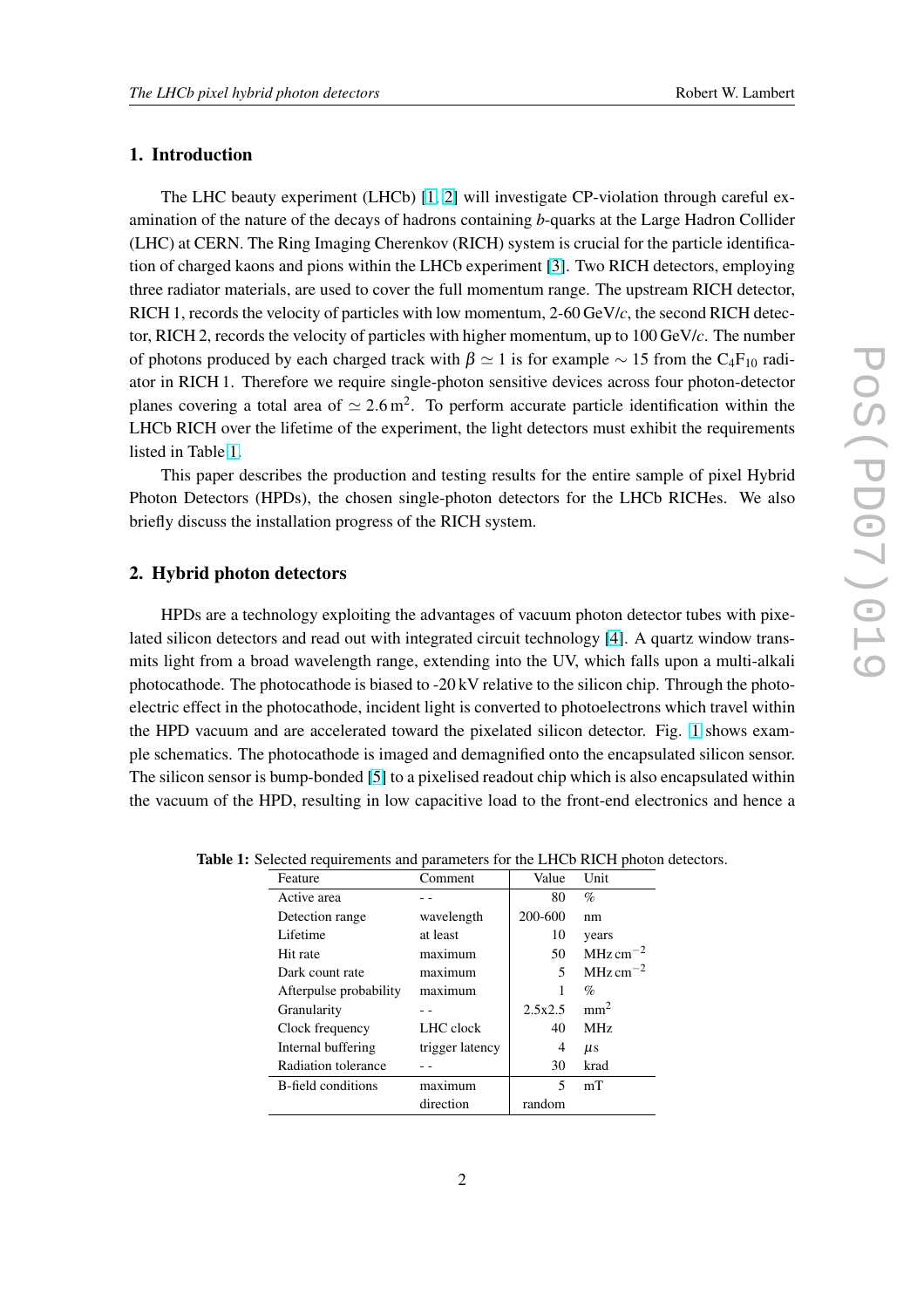<span id="page-2-0"></span>

Figure 1: Hybrid Photon Detectors for the LHCb RICH [\[3\]](#page-6-0). Left, HPD schematic with electron optics highlighted. Right, more technical description of a complete HPD.

| Feature                  | Comment                    | Lower | Typical | Upper                    | Unit                    |
|--------------------------|----------------------------|-------|---------|--------------------------|-------------------------|
| Quantum efficiency       | $270 \text{ nm}$           | 20.0  | 23.3    |                          | $\%$                    |
| $(QE) (\eta_q)$          | $400 \text{ nm}$           | 15.7  | 19.3    |                          | $\%$                    |
|                          | $520 \text{ nm}$           | 8.3   | 10.7    |                          | $\%$                    |
| Dark count               |                            |       | 5.0     |                          | $kHz \, \text{cm}^{-2}$ |
| Afterpulsing             | Ion feedback rate          |       |         | I                        | $\%$                    |
| Lifetime                 | $\leq$ 10% deviation       | 10    |         |                          | yrs                     |
| Radiation hardness       |                            | 30    |         | $\overline{\phantom{m}}$ | krad                    |
| Pixel threshold          |                            |       |         | 1500                     | electrons               |
| Sensor leakage current   | At 80 V at 50 $^{\circ}$ C |       | 1.0     |                          | μA                      |
| Photoelectron efficiency |                            |       | 85      |                          | $\%$                    |
| Working channels         |                            | 95    |         |                          | $\%$                    |

Table 2: Selected specifications for final assembled HPDs.

high signal-to-noise ratio. The HPD pixel chip was a joint development between the LHCb and ALICE collaborations [\[6\]](#page-6-0). The detection and read-out chain within each HPD is pixelated to 8192 pixels, 0.5 mm by 0.0625 mm in dimension. Eight pixels are actively ORed together for operation in the LHCb experiment to form one 'super-pixel' of dimension 0.5 mm by 0.5 mm, of which there are 1024. Each of the 8192 pixels consist of sensor, as well as individually configurable threshold, amplifier, data buffer and readout electronics.

A selection of the specifications for final assembled HPDs is given in Table 2. These are based on the parameters from Table [1](#page-1-0) and the performance of prototype HPDs. LHCb has independently verified that manufactured HPDs are within specifications.

The HPDs are manufactured in several stages in an international effort in close collaboration with industry. LHCb was involved at all stages in the design and testing of the components. The details of the procedure are reported in [\[4\]](#page-6-0). The final stage of encapsulation of the HPD, photocathode deposition, vacuum sealing and potting was performed by Photonis-DEP<sup>1</sup>. We require 484 HPDs to equip both RICH detectors. The manufacture of production HPDs began in mid 2005 and

<sup>&</sup>lt;sup>1</sup>Photonis Netherlands B.V., Dwazziewegen 2, P.O. Box 60, NL-9300 AB Roden, The Netherlands. Formerly Delft Electronic Products (DEP).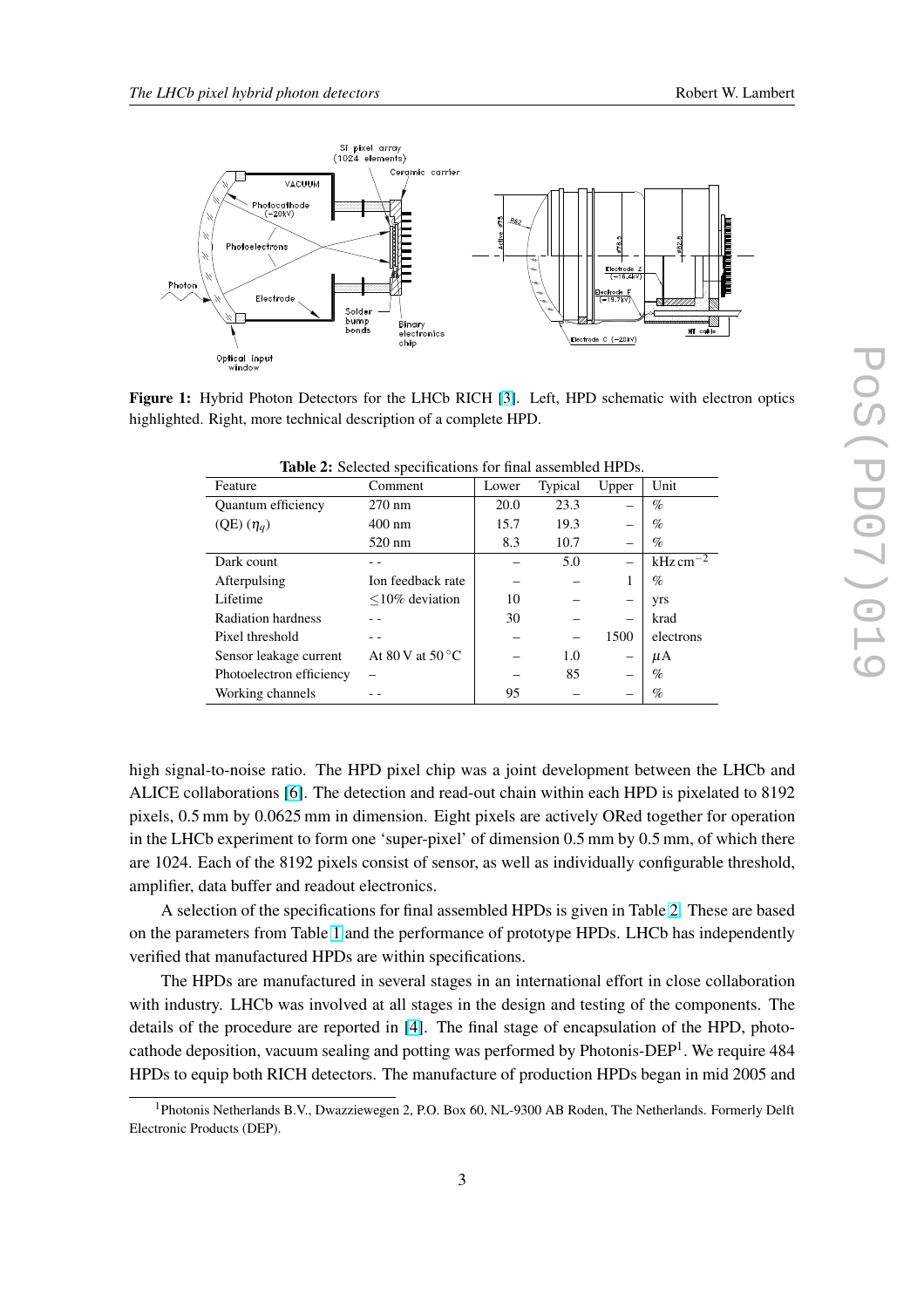<span id="page-3-0"></span>we have now received the entire sample of 550 production HPDs, which also includes spares. We report on the test results for 548 HPDs, and 545 for quantum efficiency (QE) testing.

## 3. Photo-detector testing

#### 3.1 Methodologies and facilities

Photonis-DEP test the HPDs following manufacture, before delivery, to characterise each HPD with respect to the specifications listed in Table [2.](#page-2-0) This includes a full QE measurement performed on every manufactured HPD.

Two Photo-Detector Test Facilities (PDTFs), each with two test stations, were commissioned by LHCb to fully quantify the HPDs delivered by Photonis-DEP. At the PDTFs all functionality and specifications unique to each HPD are tested. This includes a confirmation measurement of the QE performed at seven wavelengths on a subsample of 10 % of HPDs.

The afterpulse rate from ion-feedback is determined from a timing scan. As photoelectrons ejected from the photocathode travel through the vacuum of the tube they may ionise residual gas molecules. The positive ions produced are accelerated towards the photocathode. When the ions impact they deposit their energy and result in multiple electron emission. The electrons are then accelerated back to the anode, forming a large cluster of hits on the anode. Due to the crossfocusing of the HPD the highest electron density is close to the longitudinal centre, and in the lateral centre, of the HPD (demonstrated in Fig. [1\)](#page-2-0). Ion feedback therefore has a characteristic delay resulting from the drift time of the ions. The ratio of delayed large clusters to the initial prompt signal is the ion-feedback probability and measures the vacuum quality of the HPD. Mechanisms for the introduction of residual gas involve diffusion through the quartz window, diffusion through imperfections in the tube body or the vacuum seal, and outgassing of the HPD internally.

#### 3.2 Results from the production sample

We have tested and qualified all production HPDs at the PDTFs, and have measured only 12

| <b>Table 3:</b> Selected results for production HPDs |                        |       |              |                         |  |  |  |
|------------------------------------------------------|------------------------|-------|--------------|-------------------------|--|--|--|
| Measurement                                          | Comment                | Mean  | R.M.S. width | Unit                    |  |  |  |
| Photocathode image                                   | Radius                 | 6615  | 122          | $\mu$ m                 |  |  |  |
|                                                      | offset                 | 386   | 207          | $\mu$ m                 |  |  |  |
| Dark count rate                                      | 5M triggers            | 2.54  | 5.98         | $kHz \, \text{cm}^{-2}$ |  |  |  |
| Afterpulse probability                               | ion feedback           | 0.03  | 0.14         | $\%$                    |  |  |  |
| Threshold                                            | average each HPD       | 1064  | 101          | $e-$                    |  |  |  |
| Noise                                                | average each HPD       | 145   | 12           | $e-$                    |  |  |  |
| Dead pixels                                          | out of $8192$          | 12    | 32           | pixels                  |  |  |  |
| Noisy pixels                                         | out of 8192            | 2     | 14           | $e-$                    |  |  |  |
| Leakage current                                      | Si sensor              | 1492  | 2660         | nA                      |  |  |  |
| <b>Ouantum</b>                                       | $270 \text{ nm}$       | 30.9  | 3.3          | $\%$                    |  |  |  |
| efficiency†                                          | $400 \text{ nm}$       | 24.3  | 2.3          | $\%$                    |  |  |  |
| $(QE) (\eta_q)$                                      | $520 \text{ nm}$       | 13.4  | 1.4          | %                       |  |  |  |
| Integrated OE+                                       | $\Sigma$ OE $\delta$ E | 0.968 | 0.114        | eV                      |  |  |  |

Table 3: Selected results for production HPDs

PDTF measurements, except for † which are Photonis-DEP measurements. Errors are not included.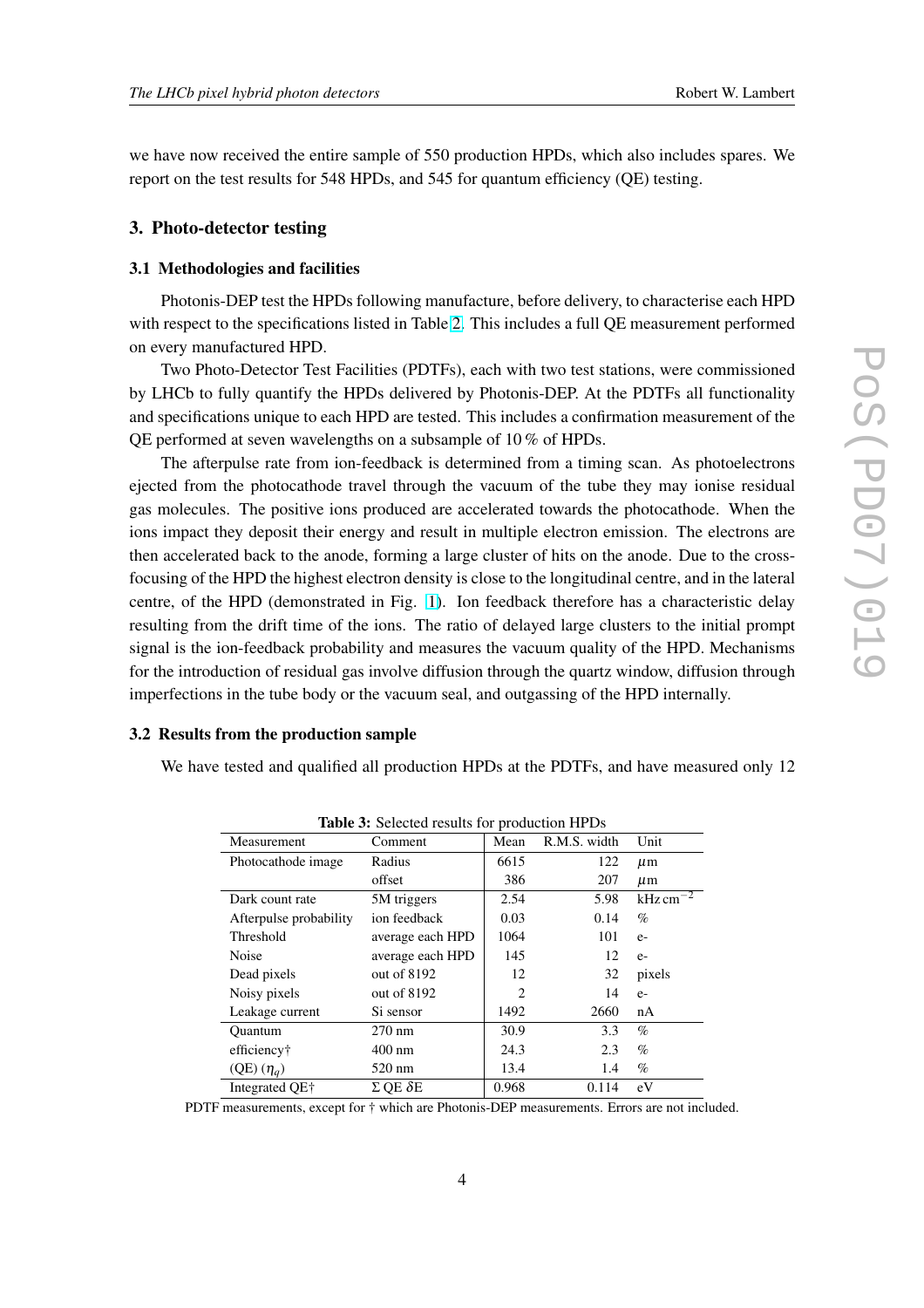

Figure 2: Noise and afterpulse results from production HPDs. Left, Dark count from 5M trigger samples. Right, ion-feedback probability ( $\times 10^2$ ) from timing scans.



Figure 3: Pixel operation results from production HPDs. Left, the number of dead and noisy channels out of 8192. Right, the average pixel thresholds and noise per HPD, c.f. the typical signal of 5000 e-.

HPDs which fail our selection criteria (Table [2\)](#page-2-0), such that they are unusable in the RICH. This corresponds to a yield of  $>97.5\%$ . The summary of results is presented in Table [3.](#page-3-0) Selected histograms are given in Figs. 2 and 3. The low level of residual gas in the HPD is primarily helium. We have verified this by examining parasitic gain effects within the HPD as a function of photocathode potential, for example we find a plateau region between 20 V and 25 V consistent with the first ionisation energy of Helium, 24.6 eV.

We note in particular the ability of Photonis-DEP to consistently improve the QE of the HPDs over the production period, demonstrated in Fig. [4.](#page-5-0) We have independently confirmed the improvement through the repeated measurements performed at one of the PDTFs. To quantify the improvement we integrate across the energy spectrum. This is demonstrated in Fig. [5,](#page-5-0) with the summary also in Table [3.](#page-3-0) We compare this with our expected integrated QE obtained from pre-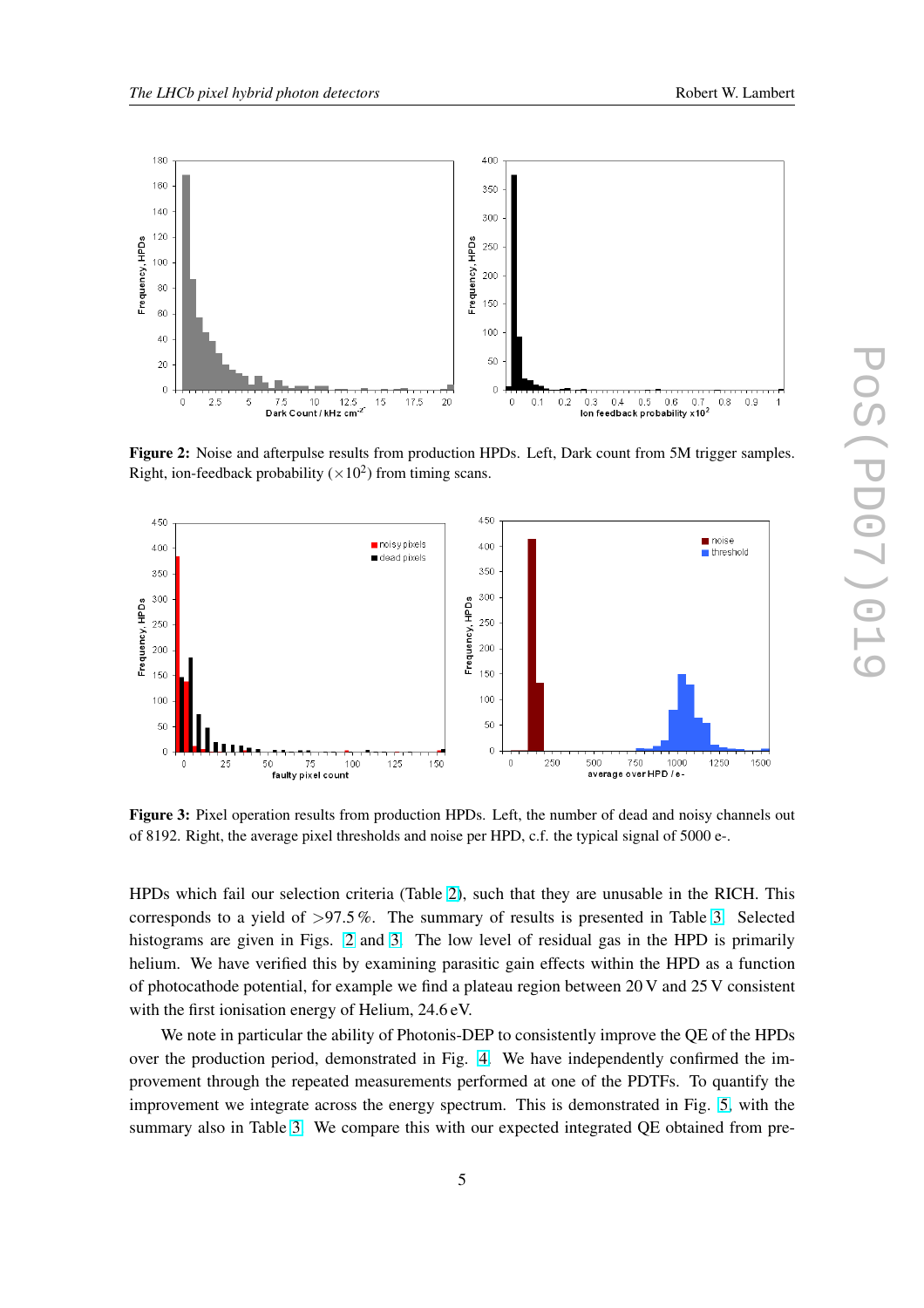<span id="page-5-0"></span>

Figure 4: The QE of HPD production batches. Left, average QE per batch, as a function of wavelength. Expectations result from measurements on prototype HPDs. Right, the average peak QE, at 270 nm, as a function of batch.



Figure 5: QE as a function of energy. Left, a summary of the entire HPD sample, as a function of photon energy. Vertical bars indicate the standard deviation of the Photonis-DEP QE measurements, no error is included. Red and green solid curves are the extrema of the data at each point. Right, a summary of the entire sample, the integrated QE in eV as a function of photon energy.

series and prototype HPDs, of 0.761 eV. We see, on average, a 27.1 % improvement.

# 4. Discussion

The structure and implementation of the LHCb RICH detector, including the photo-detectors, have been thoroughly tested in testbeam scenarios. The 288 RICH 2 photo detectors are now installed in the LHCb experiment and have been successfully read out in parallel with the final DAQ system. All of the the HPDs for RICH 1 are now prepared and ready for installation.

We have seen that the HPDs not only meet the specifications of the LHCb RICH, but exceed them in key areas. We have previously demonstrated the radiation tolerance, magnetic field tolerance and lifetime of the HPDs, reported elsewhere [\[6,](#page-6-0) [7,](#page-6-0) [8,](#page-6-0) [9\]](#page-6-0). The dark count rate is on average a